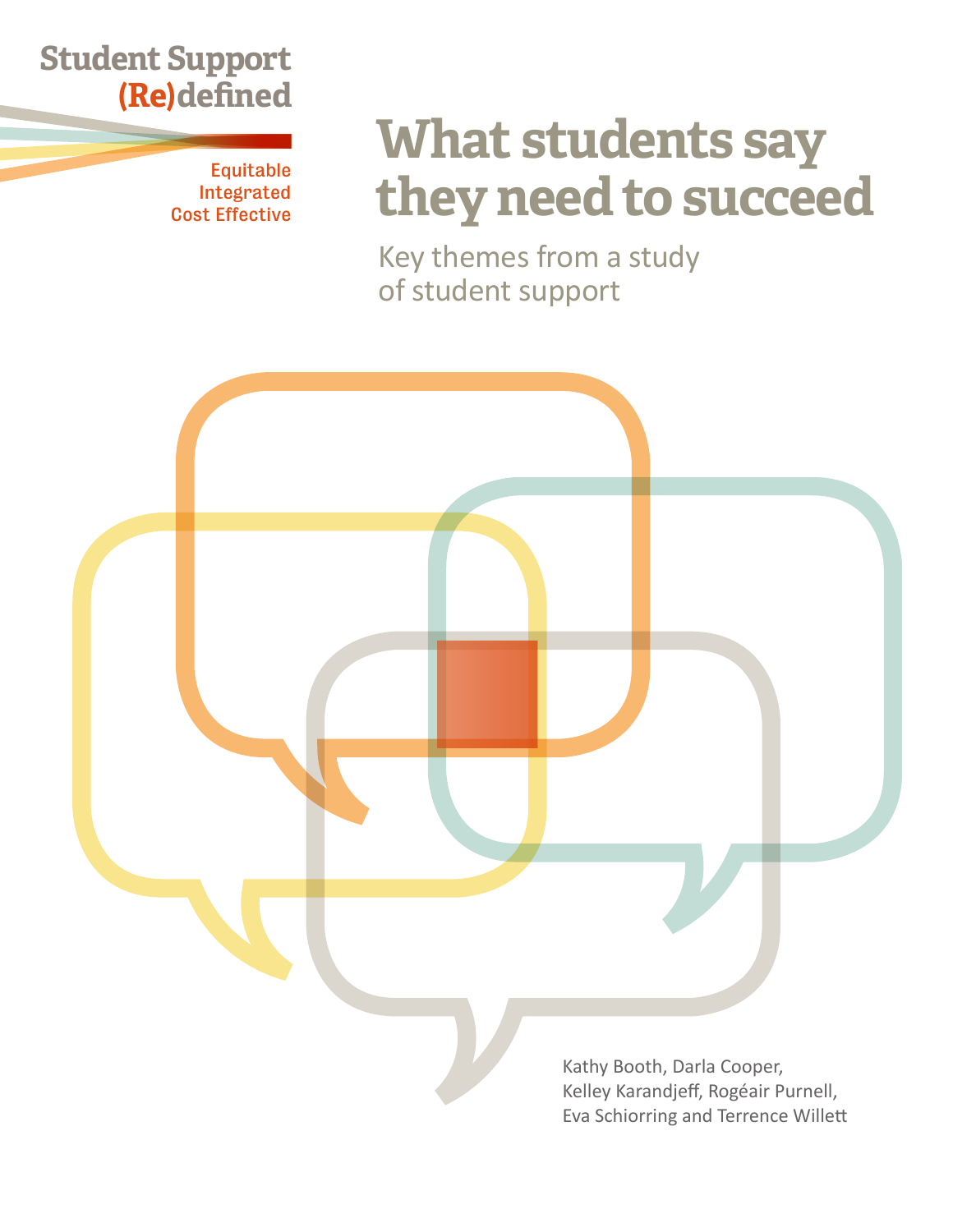## **Student Support (Re)defined**

Student Support (Re)defined is a three-year study (2011-2014) funded by The Kresge Foundation where the RP Group will:

- Ask students what factors are most important to their success, paying special attention to what African Americans and Latinos cite as critical to their achievement (Year 1)
- Engage practitioners in assessing their own colleges' approach to support based on what students say they need to succeed and identifying opportunities for related institutional change; profile examples of colleges that have pursued coherent institutional change to improve student support (Year 2)
- Promote dialog and action at both the college and system levels about how to encourage institutional approaches that strategically improve student support and increase completion, particularly for historically underrepresented populations (Ongoing, focused in Year 3)

## **Introduction**

As California's community colleges (CCC) respond to the state's [Student Success Task Force](http://californiacommunitycolleges.cccco.edu/PolicyinAction/StudentSuccessTaskForce.aspx) recommendations, many constituents are considering how student support can be implemented to improve completion. College practitioners, policymakers and advocacy groups are all exploring how to preserve delivery of existing supports, while at the same time, rethink ways to effectively engage more students with the assistance they need to succeed. To inform this dialog at both institutional and system levels, the RP Group **asked nearly 900 students from 13 California community colleges what** *they* **think supports their educational success, paying special attention to the factors African Americans and Latinos cite as important to their achievement.**

The RP Group performed this research in Year 1 of **Student Support (Re)defined**—a study designed to **understand how, in an environment of extreme scarcity, community colleges can deliver support both inside and outside the classroom to improve success for all students** (for more information, see sidebar at left). This brief highlights key themes and implications resulting from this exploration of student perspectives.

# **How We Think about Student Support** Student Perspectives

Research Framework

In Year 1, we gathered students' feedback on what generally supports their educational progress as well as their perspectives on the relevance and importance of "six success factors" to their achievement. We derived these success factors based on a review of existing research on effective support practices and interviews with practitioners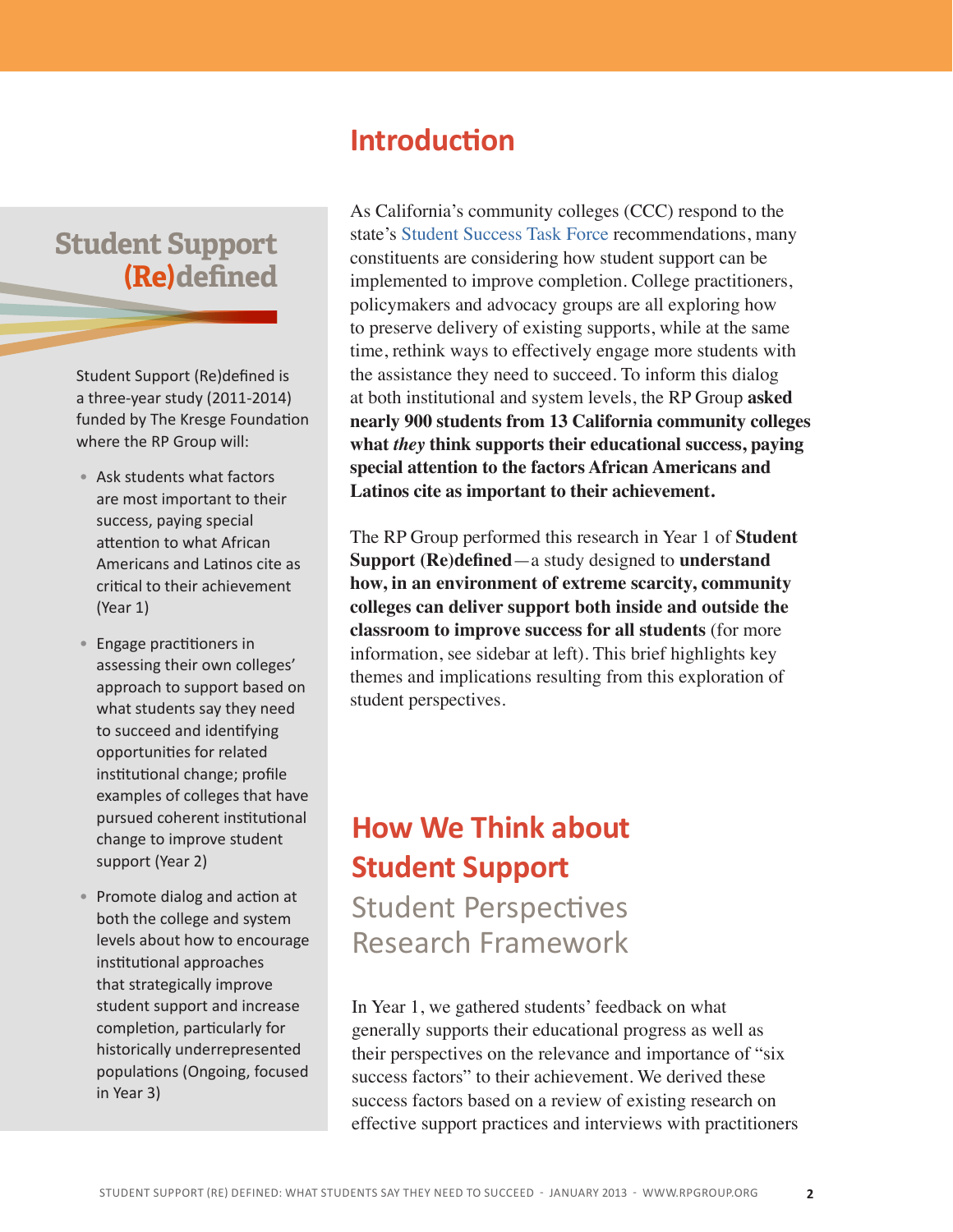and researchers. During this literature review, we paid particular attention to the outcomes different strategies and approaches intend to accomplish with students. By exploring what outcomes these practices aim to achieve rather than simply documenting how structures like learning communities or student success courses are delivered—we intend to begin shifting the conversation away from how to replicate entire programs to how to feasibly achieve these student success factors at scale.

The six success factors are listed below in the order of importance according to students participating in our study:

- **Directed:** students have a goal and know how to achieve it
- **Focused:** students stay on track—keeping their eyes on the prize
- **Nurtured:** students feel somebody wants and helps them to succeed
- **Engaged:** students actively participate in class and extracurricular activities
- **Connected:** students feel like they are part of the college community
- **Valued**: students' skills, talents, abilities and experiences are recognized; they have opportunities to contribute on campus and feel their contributions are appreciated

A full definition of these factors can be found in the study's literature review brief at [http://www.rpgroup.org/content/research-framework.](http://www.rpgroup.org/content/research-framework) The RP Group will also produce an inquiry guide in spring 2013 that will offer colleges a step-by-step process for using this six-factor framework to strategize institutional change. For project resources and information, visit: [http://www.rpgroup.org/projects/student-support.](http://www.rpgroup.org/projects/student-support)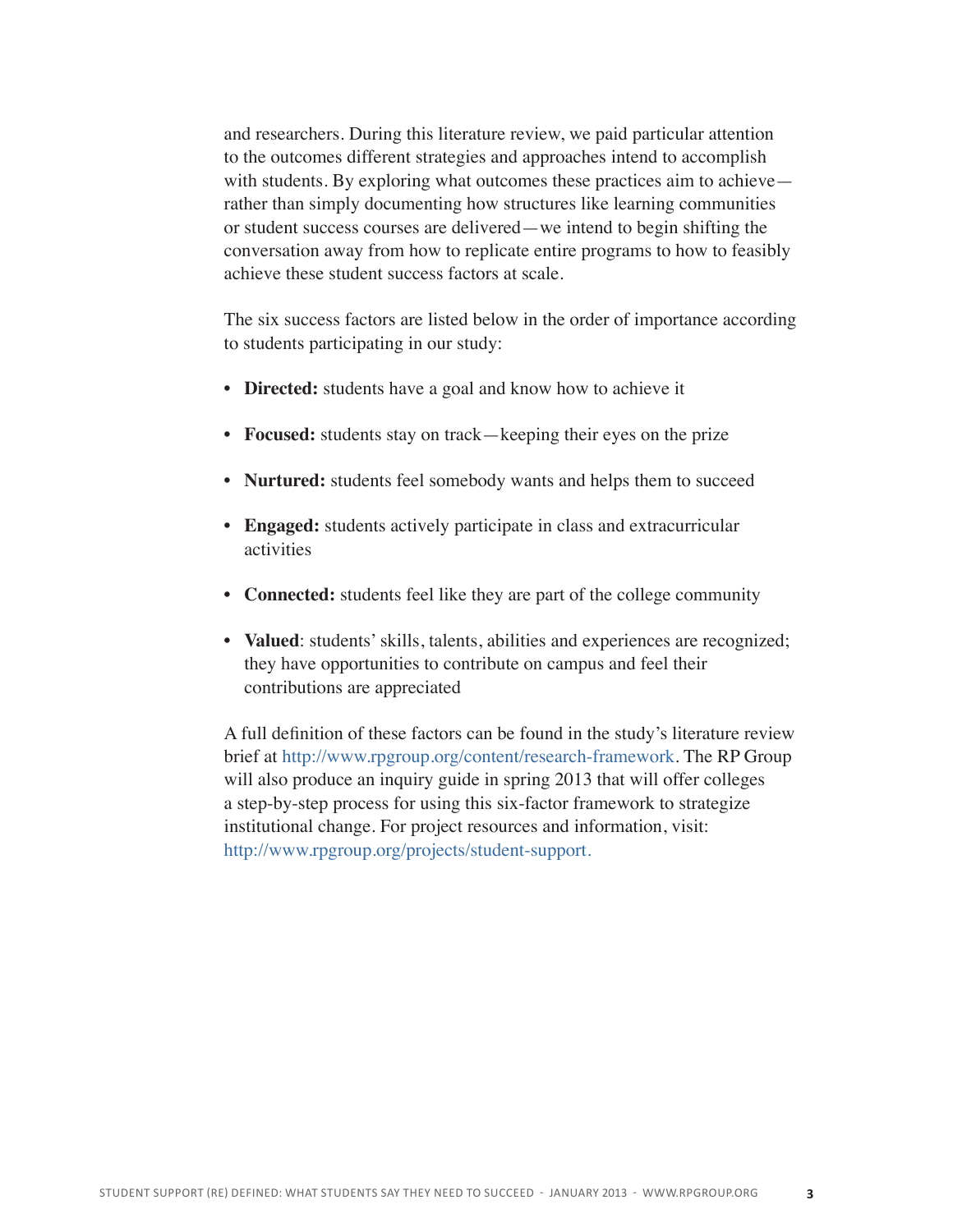## **How You Can Use This Brief**  Reader's Guide

This brief presents five key themes that (1) synthesize what students say about the six success factors and (2) share strategies that students suggest may improve their achievement. The RP Group designed this report for those interested in advancing student success, including community college leaders, faculty and instructional administrators, student services professionals, staff and students themselves. University practitioners, advocacy groups and policymakers may also benefit from these findings when considering policy and funding decisions that impact efforts to improve completion and/or the delivery of student support. We intend for this document to:

- Share high-level analysis of what the student perspectives research findings collectively mean
- Promote a dialog among community college leaders about the how these implications can inform change in policy and practice
- Lay the foundation for Year 2 research focused on engaging community college practitioners in discussions about how to feasibly deliver and scale supports that work

After a brief overview of the study's research design and methodology, we present and describe each of the five themes (including the findings that support the theme). We follow this section with a series of discussion questions intended to stimulate high-level practitioner reflection on how your college currently approaches support and to instigate exploration of related institutional strategies for advancing student success. **Readers can also find an extended report of our Year 1 research—including what students say about each of the six success factors and their suggestions for what the people serving in different roles at the colleges can do to improve support—at [http://](http://www.rpgroup.org/content/reports-presentations-and-resources) [www.rpgroup.org/content/reports-presentations-and-resource](http://www.rpgroup.org/content/reports-presentations-and-resources)s.** This full report provides additional discussion questions for more in-depth reflection on and dialog about how these individual factors relate to your college's own delivery of student support.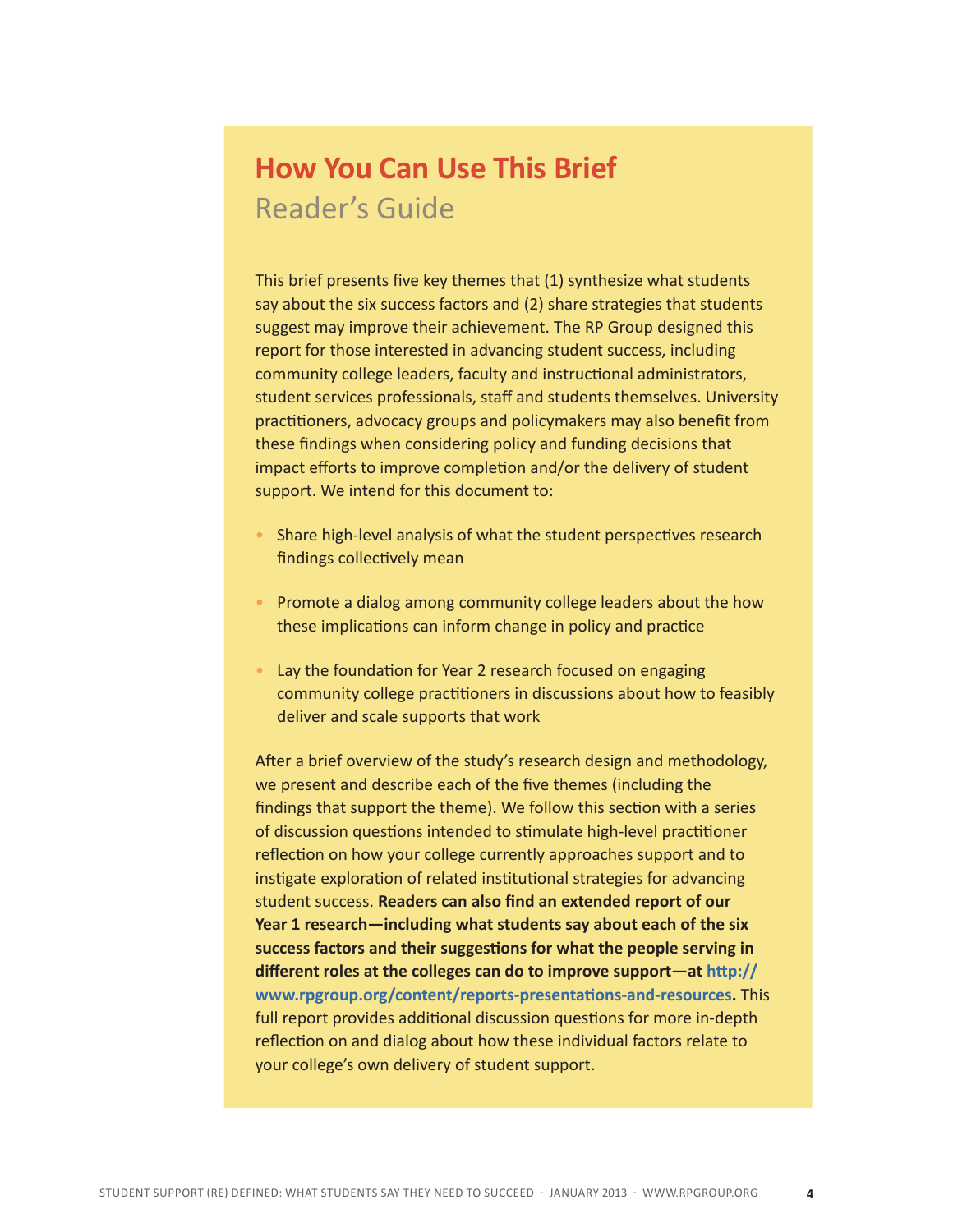## $\mathcal{L}$ **How We're Studying Student Support**  Research Design & Methodology



history—in order to examine the results of different subpopulations.

For a full description of the study's methodology, including how the colleges were selected, criteria used to create the student sample and the data analyses performed, please visit: <http://www.rpgroup.org/content/research-framework>.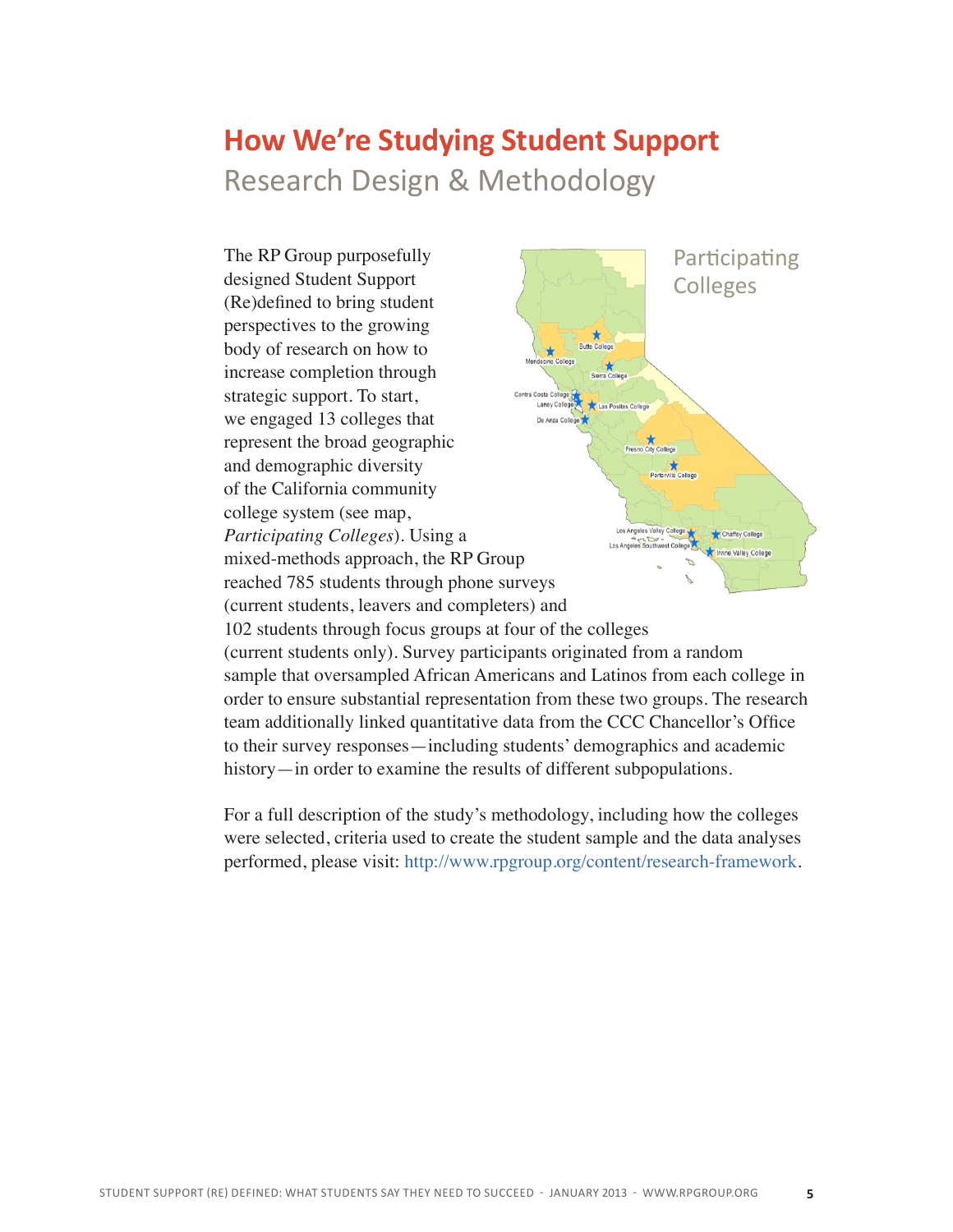# **What Students Say They Need to Succeed**  Key Themes & Strategies for Colleges

When speaking to students about their efforts to achieve their educational goals, five distinct themes emerged that can inform college initiatives to increase completion through targeted support. Collectively, these themes:

- Acknowledge students as key agents in their own educational success while highlighting that the motivation learners bring to college may not be enough to guarantee completion
- Speak directly to the need to teach students how to succeed
- Highlight the value of providing support that helps students experience multiple success factors
- Underscore the importance of comprehensive service delivery to particular populations
- Recognize the important role the entire college community plays in student success, but emphasize the need for faculty leadership

Implicit in these themes are strategies for colleges to consider when planning for support initiatives.

### 1 **Colleges need to foster students' motivation.**

This research suggests that relying on student motivation alone will not lead to improved completion. Certainly, students must be committed to setting and reaching their educational goals. Across the board, those participating in this research strongly recognized the role they play in their own success; students most frequently cited their own motivation and dedication to their education as a critical factor in their achievement. However, they also acknowledged that **while many students arrive to college motivated, their drive needs to be continuously stoked and augmented with additional support in order for success to be realized.** Moreover, participants reported that students who begin college without a clear motivation for attending may need extra help clarifying how postsecondary education may benefit them in the short and long term. Like those who arrive motivated, these students also need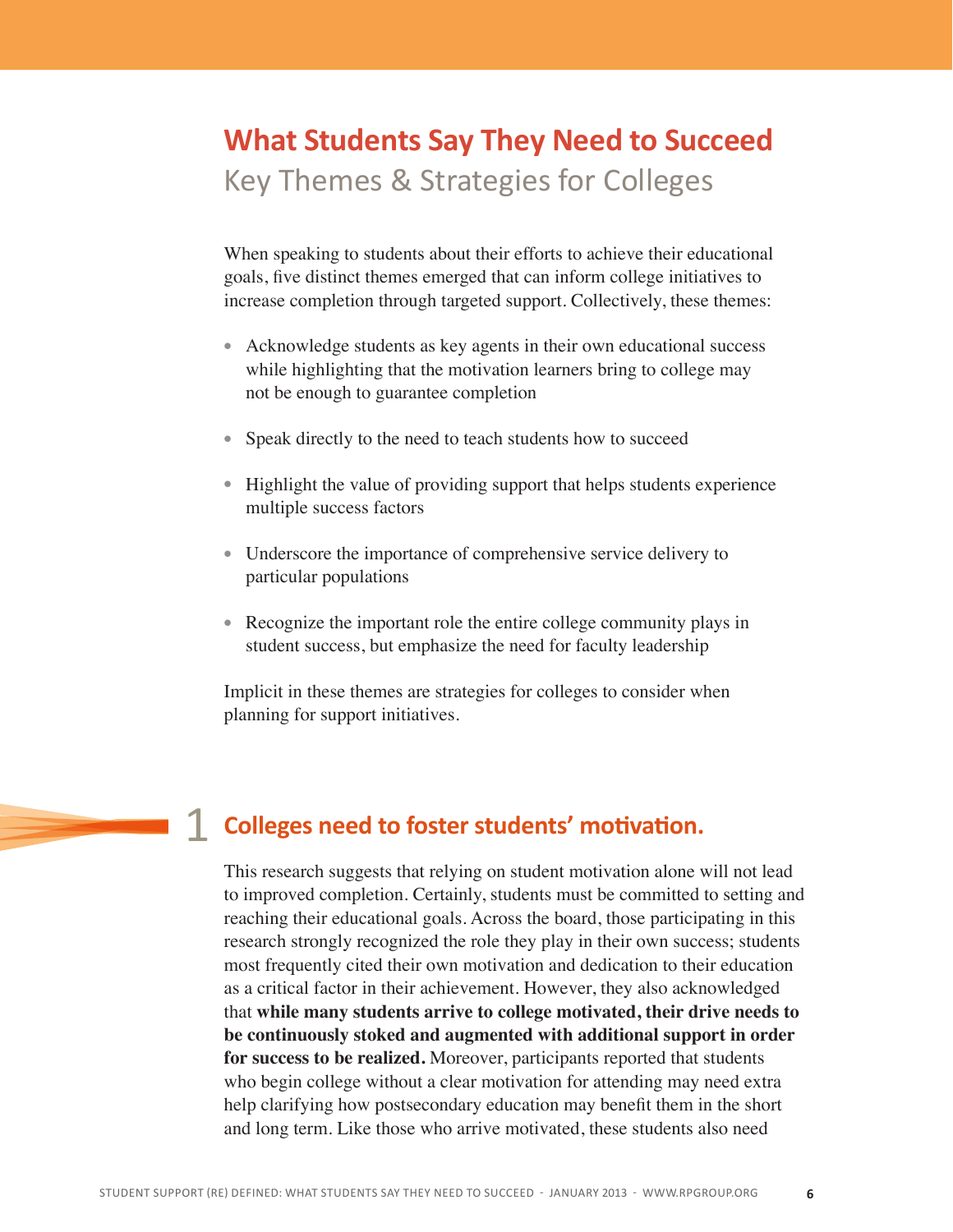support that will keep them focused and committed. Students reported that colleges can foster their motivation by:

- Helping them develop a clear educational plan and assisting them in monitoring their progress
- Making direct links between their educational experience and their goals for career mobility and a better life

I formed a relationship with my counselor. She's just on me, like, checking up on me here and there. If you don't have a relationship with your counselor, you're not going to make it.

*—Focus Group Participant*

- Engaging them with course content in meaningful ways
- Providing them with opportunities to connect with other students and instructors through both formal and informal means
- Fostering their sense of place and belonging on campus
- Facilitating their achievement of early and frequent successes

These findings also suggest that colleges may need to reflect on institutional policies, processes and practices and interactions with students that may inadvertently erode their motivation.

### **Colleges must teach students how to succeed in the**  2 Colleges must teach students<br>2 postsecondary environment.

This research also indicates that many students do not always know how to translate their motivation into success in the postsecondary setting. Specifically, **students spoke of their struggles to understand what they needed to do to succeed in college.** For example, some focus group participants recalled having a hard time selecting a goal and establishing a plan to reach their desired end-point when they first enrolled. Moreover, others questioned how certain successful factors contributed to their achievement at all. For example, some asked how feeling connected had any impact on their success and questioned the value of extracurricular involvement. Survey findings echoed these focus group insights. Completers—those who earned a certificate or associate's degree—largely recognized all six success factors as critical. On the other hand, leavers—those no longer enrolled at their college—had yet to arrive at this place of appreciation, generally indicating that none of these factors was as important to their achievement as completers found them to be. **These findings imply that colleges should educate students about how to navigate their community college and**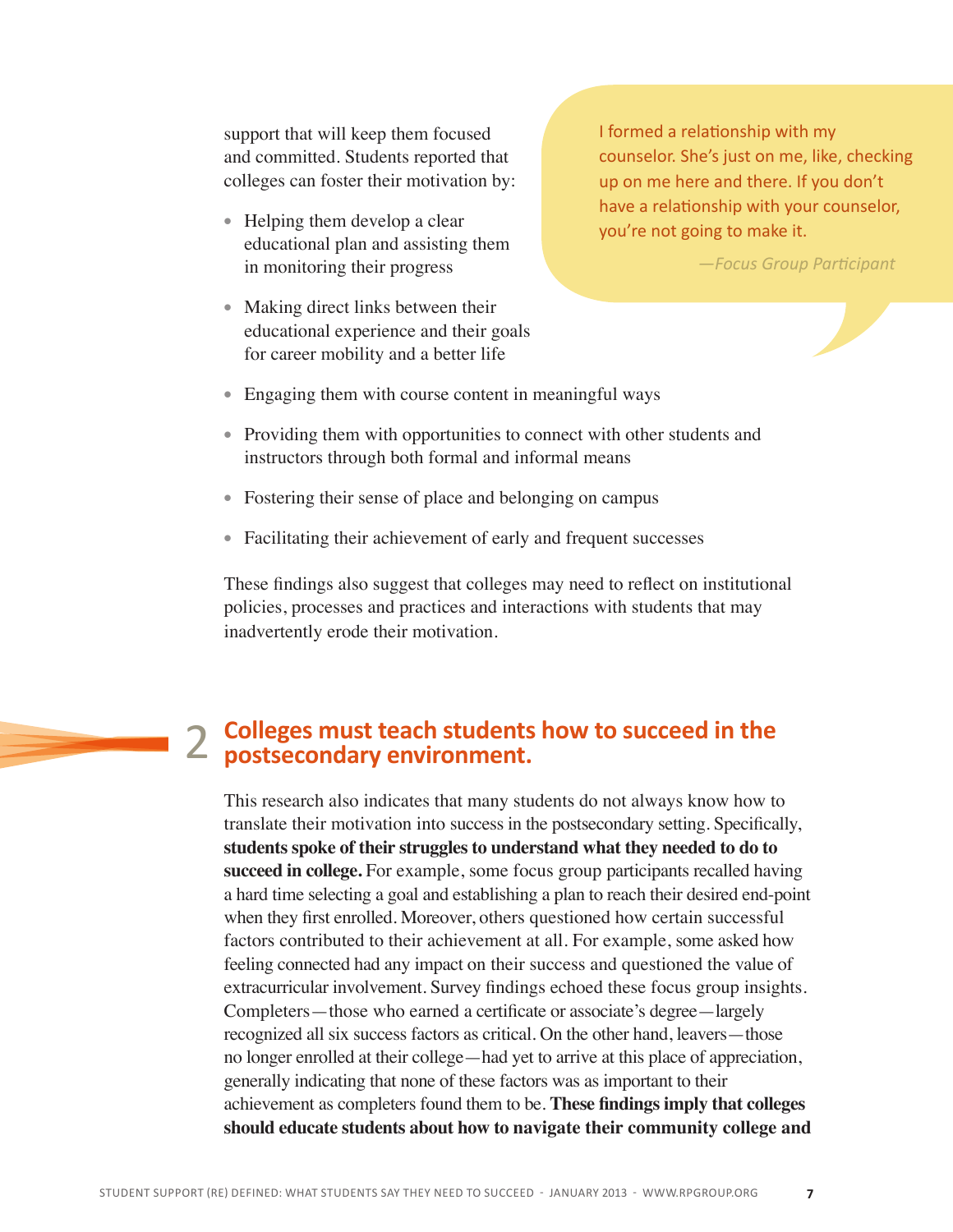**thrive in this environment.** Colleges can help learners understand both why and how to choose a goal and stay focused, develop connections, engage both inside and outside the classroom and make contributions on their campuses. Students suggested several ways colleges could help learners see the benefits of these activities:

I have friends that did not take [a student success] class and they don't feel connected because they don't really know what's going on. They ask questions like, "What's happening at the student services center? Do we even have a transfer center? Do we even have a counseling center? Do we even have EOPS or DSPS?" They don't know because they never had an opportunity to sit in a class where they go over these services and what happens on campus.

*—Focus Group Participant*

- Require that first-time students enroll in a high-quality student success course
- Widely advertise services, supports and activities designed to facilitate success
- Have faculty inform students about assistance, resources and extracurriculars available both at the college and in the local community
- Encourage faculty and staff to share with students their own success stories and what makes them feel connected to the college

#### 3 **Colleges need to structure support to ensure all "six success factors" are addressed.**

In addition to teaching students the skills and knowledge needed to succeed in higher education, this research suggests that colleges must also offer students the chance to experience all "six success factors"—directed, focused, nurtured, engaged, connected and valued—throughout their time with the institution. In both the survey and focus groups, **students described how different factors interacted with each other to contribute to their success.**  Participants acknowledged that some learners might not require all of these supports, or that they may need to experience them in different combinations and intensities at varying points in time. Yet, **they also identified relationships between the factors and noted how experiencing one factor often led to realizing another, or how two factors were inextricably linked to each other.** In response to a question asking what makes them successful, most students did not just mention one factor, but usually two or three. Since students do not experience these factors in isolation, colleges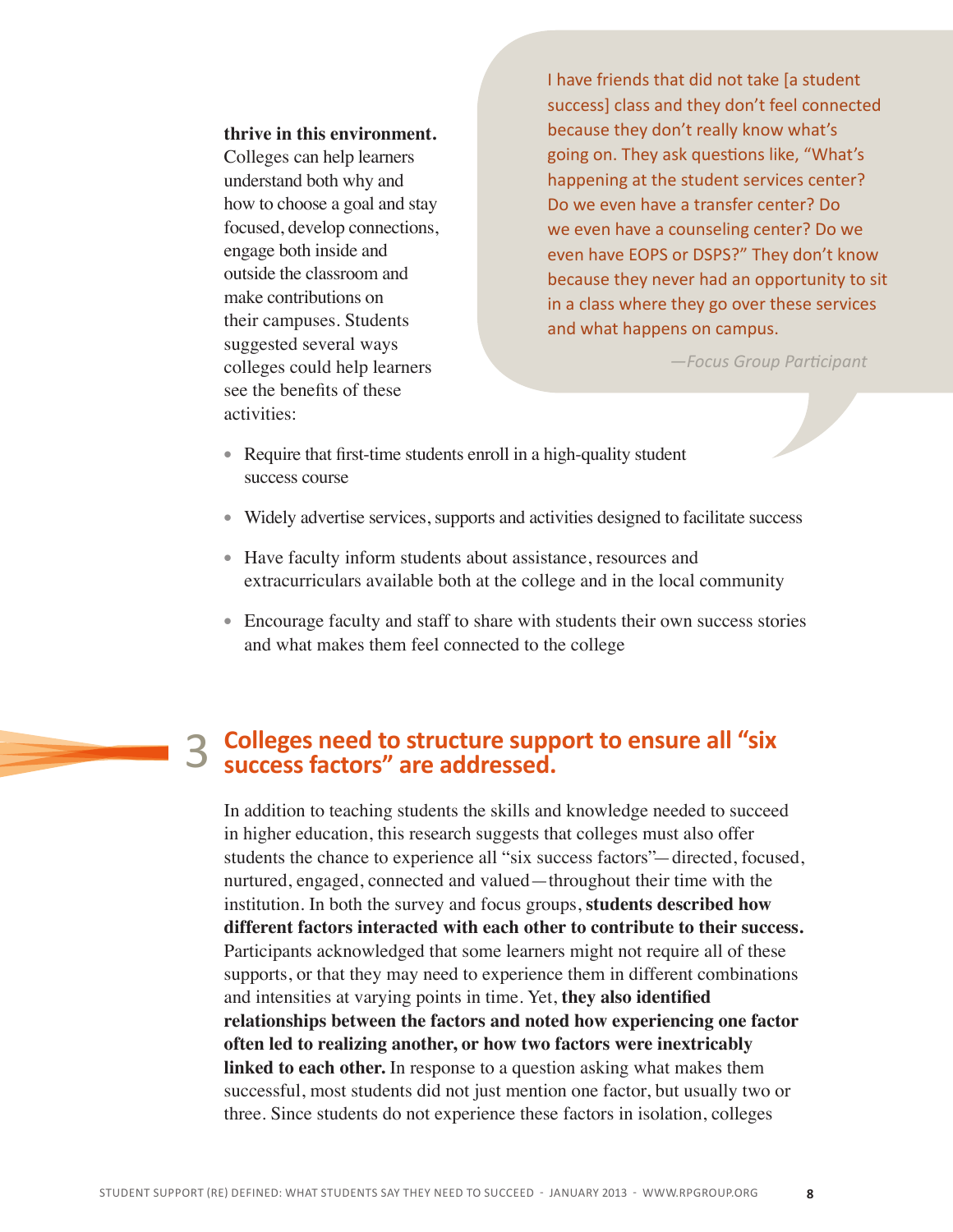cannot expect to provide these factors to students in silos. These findings imply that colleges should consider solutions that can help students attain multiple factors at once. For example, students indicated that being asked for

their feedback helped them feel engaged, valued and nurtured and that completing an education plan empowered them to develop direction and stay focused on their higher education experience. Moreover, colleges are likely to realize efficiencies when implementing strategies that promote many factors at the same time. This research indicates that colleges should:

You have to know what you want and how to get it. After that, you're able to engage with extra-curricular activities and be connected to the college. It's a matter of having a solid base first.

*—Focus Group Participant*

- Ensure all students have the opportunity to experience each success factor
- Coordinate efforts to address specific success factors
- Build opportunities that intentionally integrate multiple success factors
- Tailor the combination of interventions based on the needs and strengths of the student population and stage in their educational journey

#### 4 **Colleges need to provide comprehensive support to historically underserved students to prevent the equity gap from growing.**

Survey responses from African-American, Latino and first-generation college students indicate that these groups would particularly benefit from experiencing comprehensive support that addresses their academic, financial, social and personal needs. When compared to other participants, these student groups were more likely to cite the lack of academic support, the absence of someone at the college who cared about their success and insufficient financial assistance as reasons for them not to continue their education. These students were also more likely to indicate that contributing on campus and receiving recognition for their contribution was important to their success. Given the specific needs identified by these student groups, this research suggests that **colleges should consider investing in structures that connect more African-American, Latino and first-generation learners to existing services.** In particular, African-American, Latino and first-generation students in this study highlighted the following as key to their success: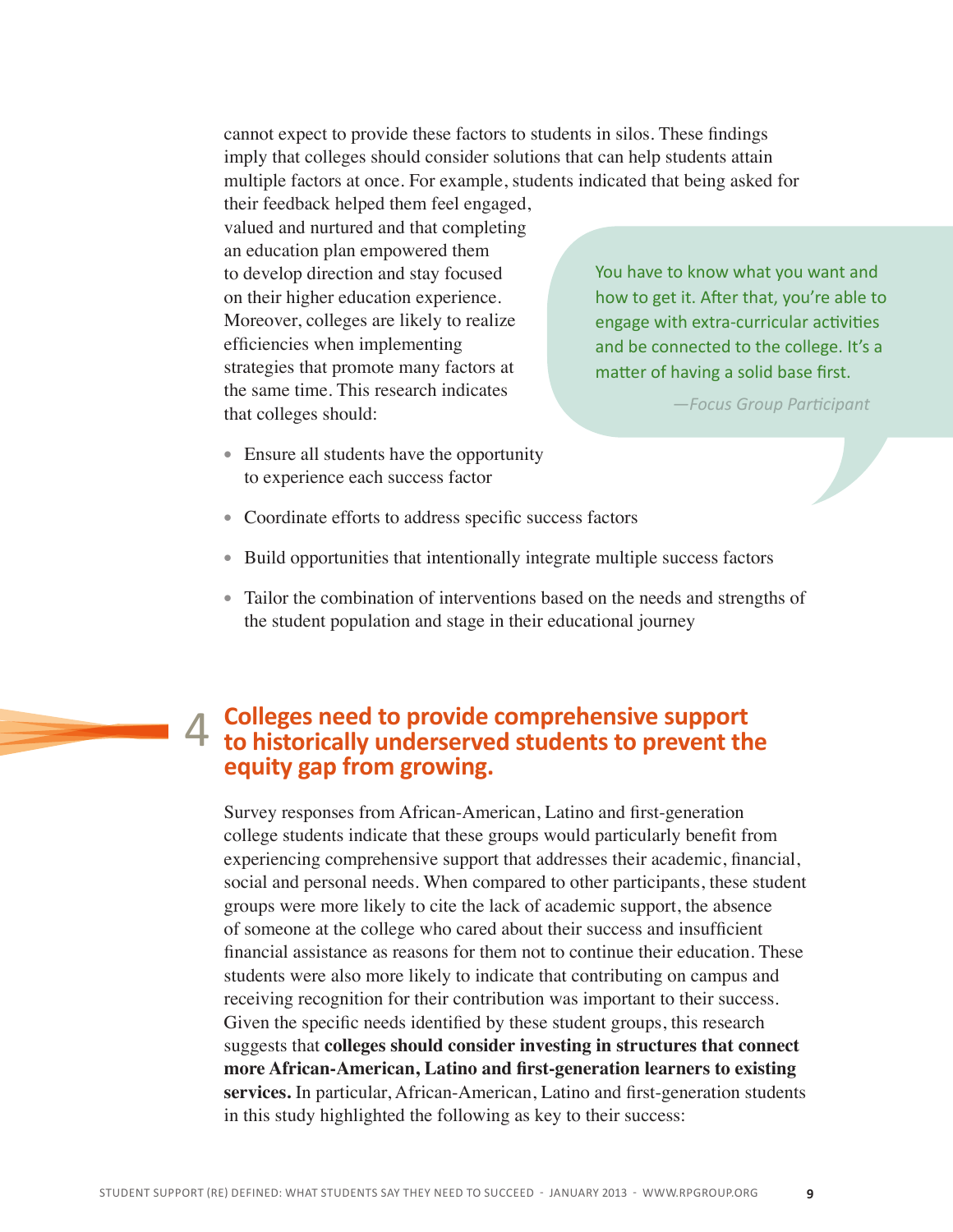- Connecting with necessary and available financial assistance
- Receiving explicit insight about how the experiences provided and approaches taken by their instructors, programs and institutions contribute to their achievement
- Experiencing opportunities to connect with others, including peers and educators, both during and outside of class

I feel that whenever someone wants me to succeed and is supportive of me, then I am motivated to work harder and be successful. The motivation they provide for me is vital to me pushing myself and being focused, engaged and directed towards success.

*—Focus Group Participant*

- Receiving academic assistance outside of class through either formal tutoring and mentoring programs or informal study groups and peer networks
- Feeling their success mattered to others
- Having their family history and culture valued in the educational setting
- Taking part in their campus community and feeling recognized for their contributions

While it may not be feasible to expand existing special populations programs, **colleges must find a way to provide a significant proportion of these student groups with comprehensive support—at scale.** If they do not, the equity gap will likely continue to grow.

# 5

### **Everyone has a role to play in supporting student achievement, but faculty must take the lead.**

Students cited many individuals who influenced their success ranging from counselors who helped them choose classes to staff who assisted them in physically and logistically navigating the college to family and friends who offered ongoing support and inspiration. Their responses highlight how everyone on a campus can affect their achievement. **These findings underscore the importance of colleges promoting a culture where all individuals across the institution understand their role in advancing students' success.** At the same time, **students most commonly recognized faculty as having the greatest potential impact on their educational journeys.** Time and again, students underscored the ways faculty taught, challenged and engaged them, both during and outside of class, and described how these efforts made a critical difference in helping them reach their goals. **This research indicates that because faculty are at the center of every student's educational experience, they have a significant opportunity**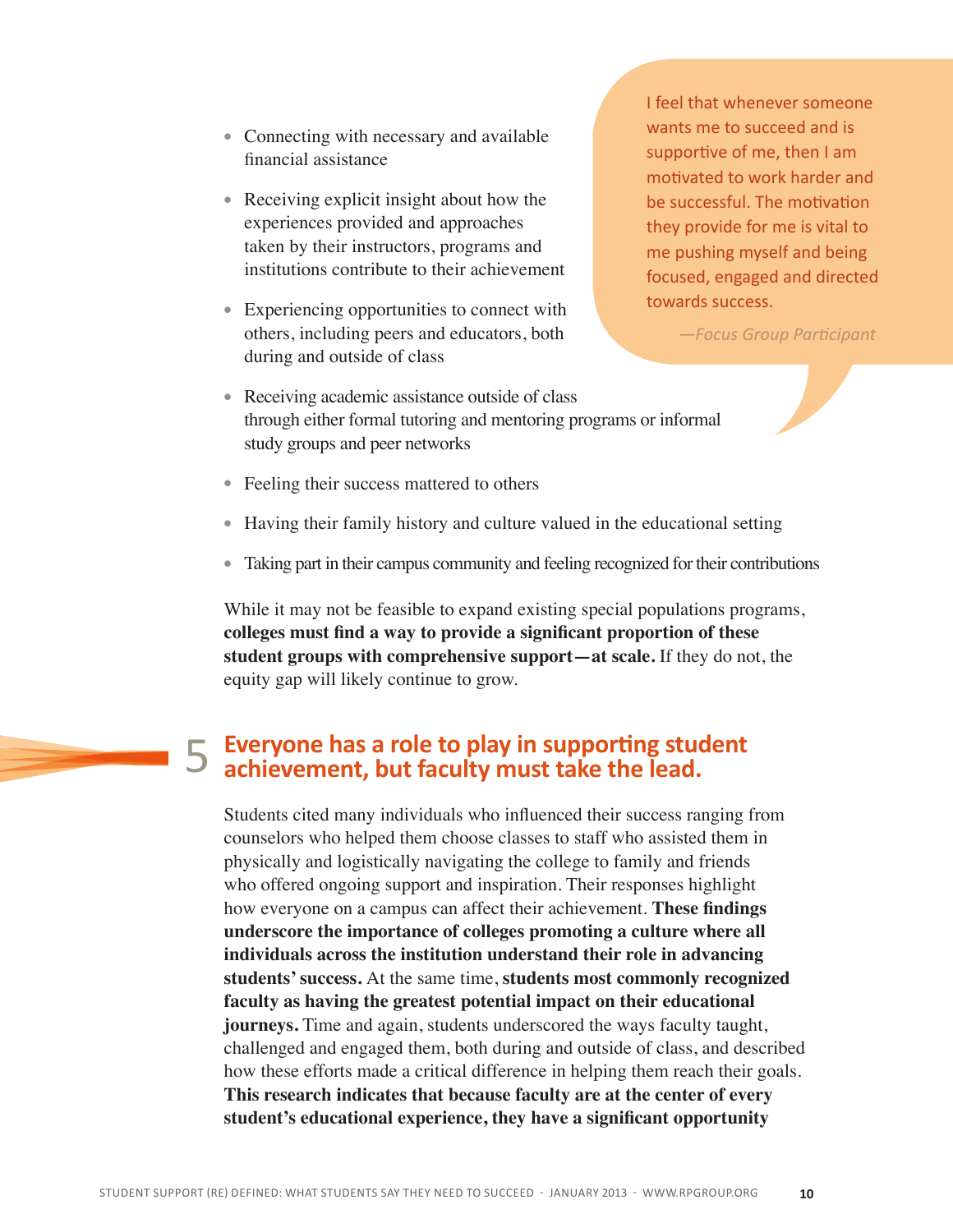**and ability to influence their students' success not just in, but beyond, their own classroom.** Instructors can support student achievement by finding ways to incorporate elements of the six success factors into course content and delivery. Faculty can also work with others across the college to integrate different types of support into the classroom and help connect students with any assistance they might need outside their coursework. Students specifically argued that faculty have a primary hand in helping them:

- Find direction by providing discipline-specific insight and advising
- Stay focused on their goals

• Develop a connection to and actively engage with their peers

- Link to resources and supports across their campus
- Feel that their success is important to their college
- Both contribute to and feel valued by their institutions

Clearly, students in this study are asking faculty to assume a larger role in their success both inside and outside the classroom. These findings imply that college administrators will need to work with instructors to establish the professional development, supports and incentives necessary to fulfill this expanded role.

A teacher's engaging when they're not just writing on a board or showing you a PowerPoint, but really talking to the class, when they make the eye contact and ask questions. Don't just give us the answer. Talk to the class. Engage people. Make them answer questions. Pick on somebody a little bit. Make a joke here and there. And, connect us to outside resources and extra tutoring. I have teachers who go the extra mile to create workshops, like my chemistry teacher. The hour before the class starts, she does a workshop and I think that's an extra thing that teachers can do [to help us be successful].

 *—Focus Group Participant*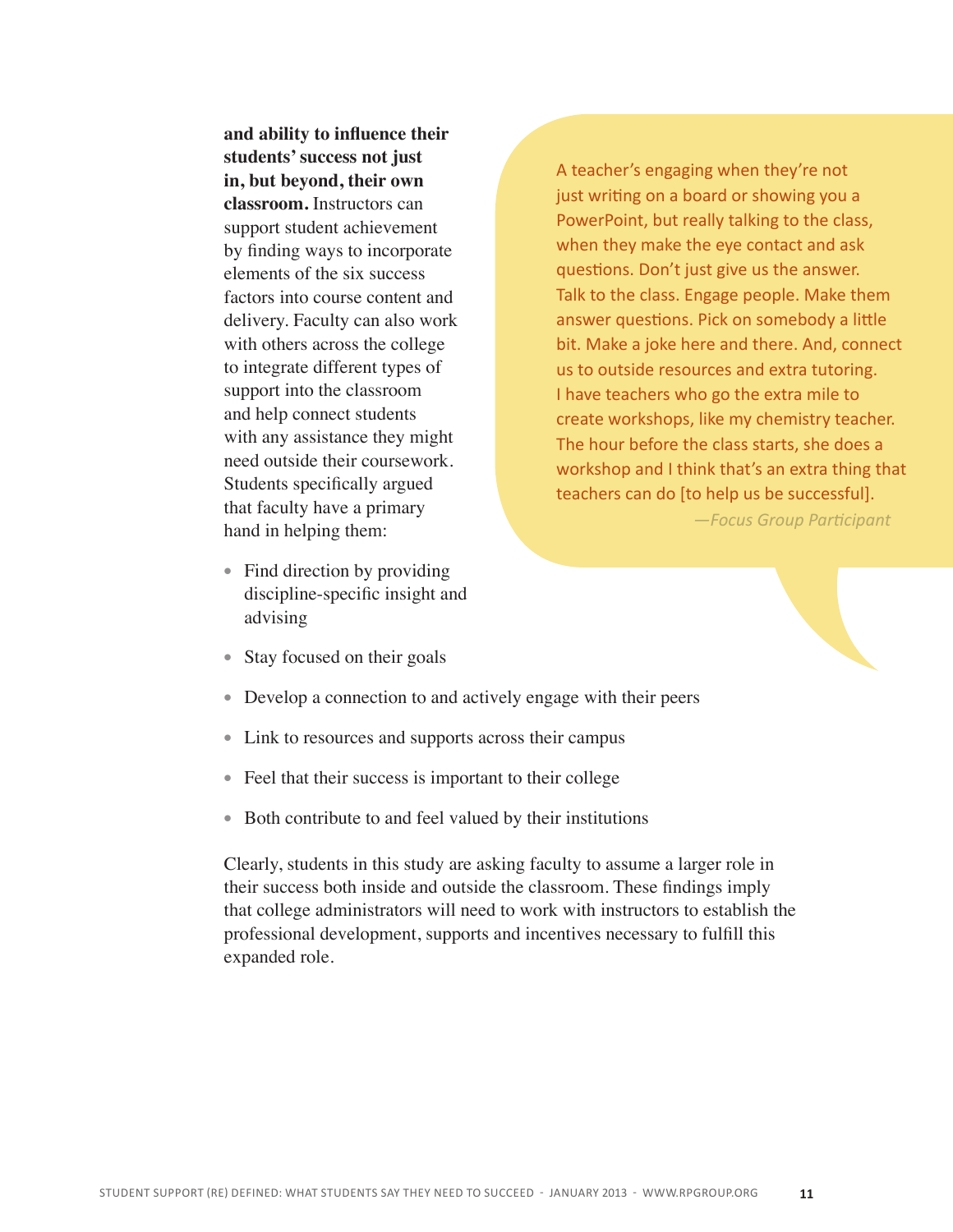# **What You Can Do with This Research** Discussion Questions

Given current and anticipated future budget constraints and increased calls for reform, **now is the time for colleges to redefine support in a way that aligns with what students say they need.** The key themes generated by this study supply a framework for (1) reflecting on the outcomes colleges want for their students and (2) identifying how support can be strategically integrated across institutional divisions and into students' experience both inside and outside the classroom, from entry to exit. **We encourage colleges to use the results from this research when reimagining student support and working to advance the completion of** *all* **learners.** This brief offers many ideas for change—including actions that individuals and programs can take immediately to improve your students' achievement. That said, reaching more students with necessary assistance will likely require faculty and instructional administrators, student services professionals, staff and administrative leaders and students to collaboratively explore and develop new structures that lead to *systemic* change.

The following questions are designed to help initiate this reflection and planning. Several natural venues exist on campuses to hold these conversations including the president's cabinet; student success, basic skills and/or accreditation committees; the academic senate; joint meetings of instructional and student services deans and directors; and department and division meetings. The RP Group recommends that **the primary ingredient for productive discussions is the inclusion of people who interact with students at all points in their college journey** (from outreach to enrollment, through progress and completion). Moreover, involving students in these conversations can add critical perspectives about how your learners currently experience support and how prospective changes might impact their efforts to achieve their educational goals.

When thinking about the need to continuously foster students' motivation, when and where does your students' focus begin to fade? Based on what evidence? How do you currently intervene to stoke their motivation? What more can you do either individually or as an institution? Are there policies, processes or practices at the college and/ or interactions the college has with students that may be inadvertently eroding students' motivation?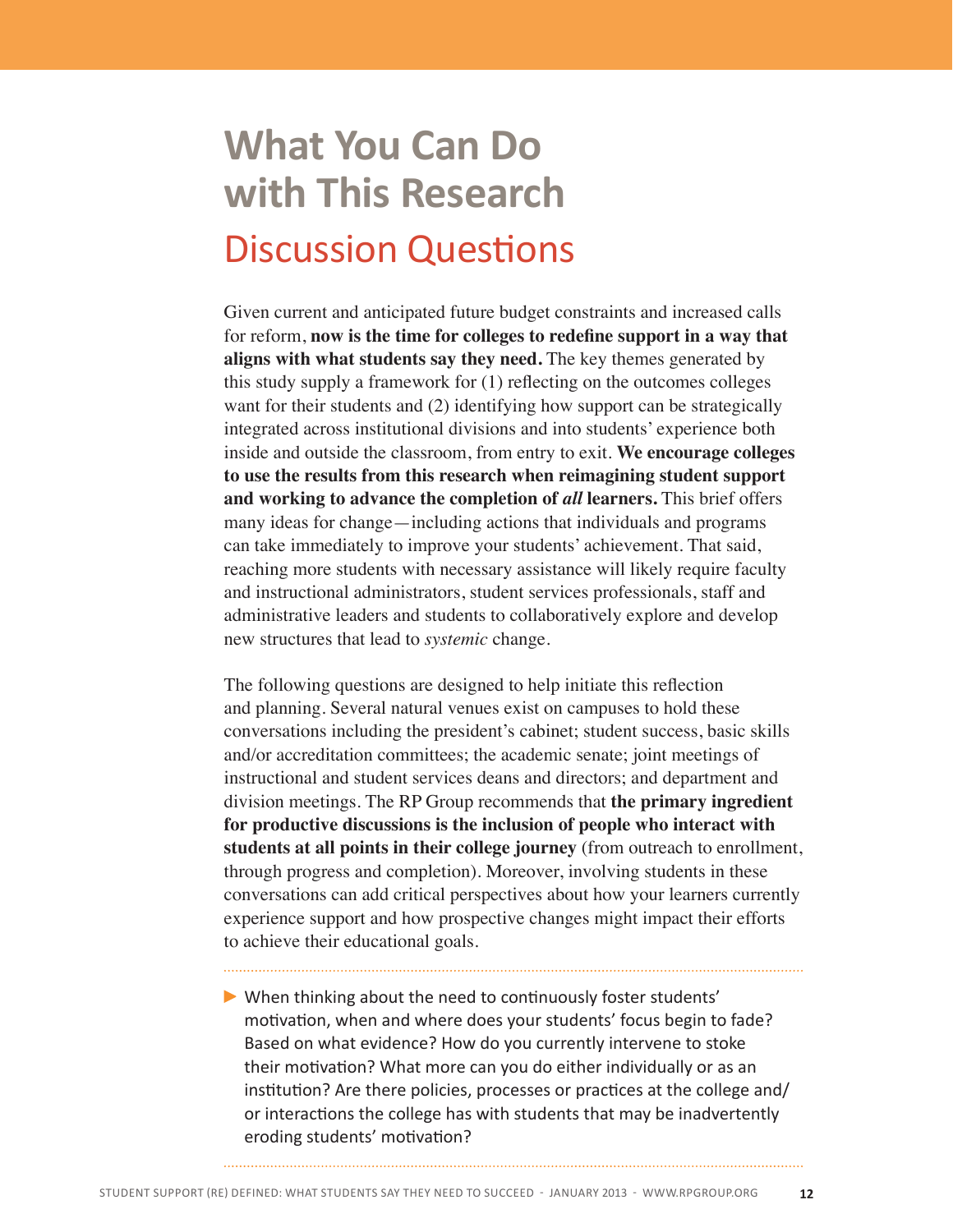- What policies and practices currently exist on your campus to ensure students know how to succeed in the postsecondary setting (e.g., mandatory orientation or student success courses)? What more could your college do to ensure all students have the skills to navigate and achieve at your institution?
- In what ways do offices, programs and departments work together to ensure students have the opportunity to establish a goal, create a plan of action and continuously connect not only with needed resources but other students at the college? How might your college scale these efforts to reach more students?
- Which populations on your campus need the most comprehensive support to persist and complete? When and where is support needed? Given what evidence? How does or how can your college strategically invest in supporting these student groups?
- $\blacktriangleright$  How does your college develop a culture where all people—faculty, staff and administrators—feel responsible for students' success and are aware of how their individual work at the college links directly and/or indirectly to students' achievement?
- What policies and practices does your college embrace to empower classroom faculty as primary supporters of student success, in their classroom and beyond (e.g., faculty advising)? What support do classroom faculty need to more fully inhabit this role as the primary champion for students' success?

Student Support (Re) Defined: What Students Say they need to succeed - January 2013 - [www.rpgroup.org](http://www.rpgroup.org/content/reports-presentations-and-resources) **13**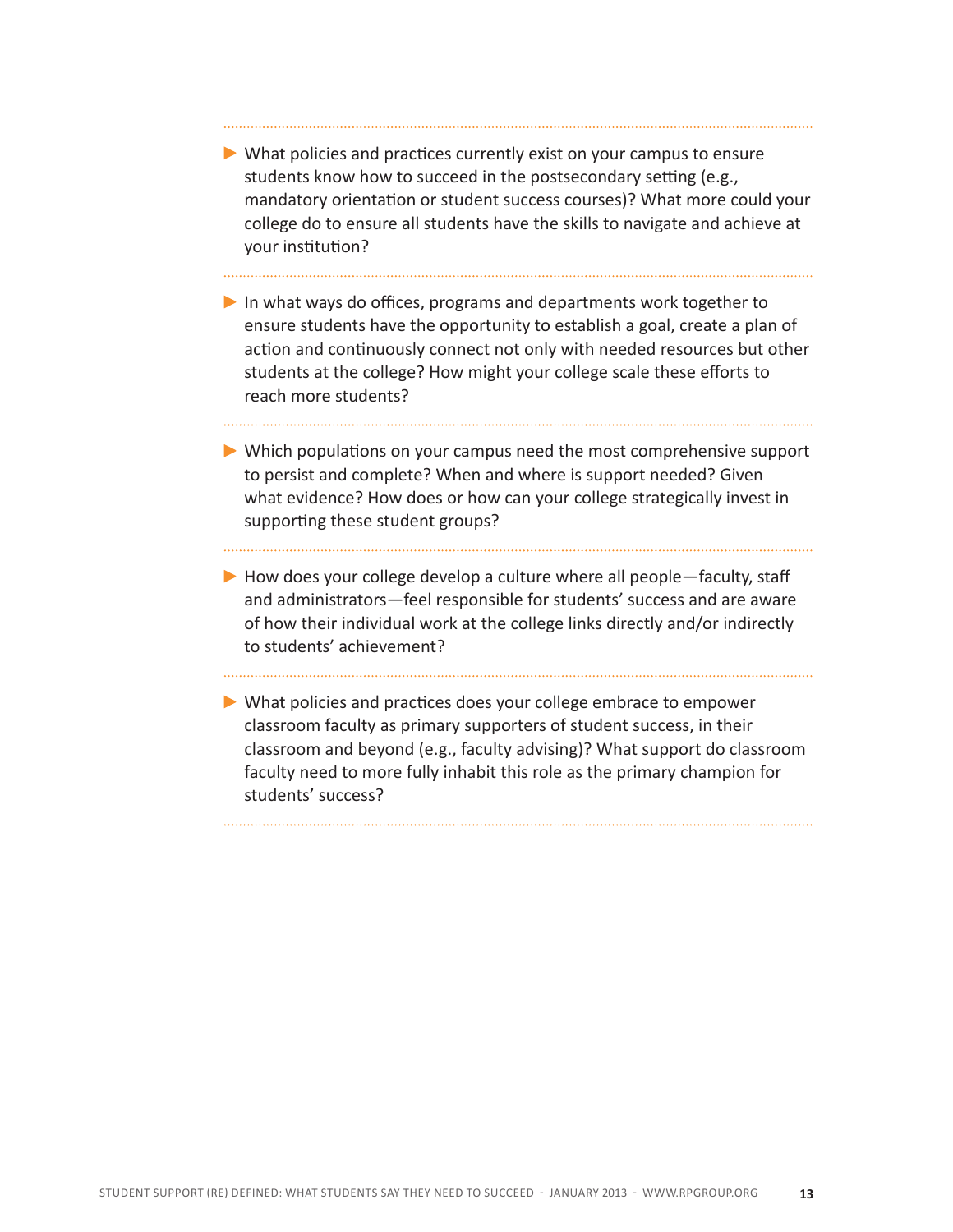# **Where We Go From Here** Next Steps

We recognize that the Year 1 student perspectives research may raise many questions about how practitioners should act on these findings. The next phase of our research will focus on engaging college practitioners in a dialog to explore answers to some of these questions and collecting concrete examples of programmatic strategies designed to help students experience the six success factors at scale. To begin, we will develop an inquiry guide that helps practitioners (1) use the key themes and findings presented in this report to assess their own college's approach to support and (2) identify opportunities for feasible institutional reform. We will pilot this inquiry guide with colleges participating in the study and then make it widely available through various presentations and meetings with community college educators throughout the state. Next, given that many of the Year 1 key themes and findings imply the need for structural and systemic change, we will examine and profile examples of colleges both in California and across the nation that have pursued coherent, strategic institutional initiatives to improve student support and increase completion. The RP Group will likely release the results of the study's second phase in between fall 2013 and spring 2014. Readers can find the most current project results, resources and updates at: [http://www.rpgroup.org/projects/student-support.](http://www.rpgroup.org/projects/student-support)